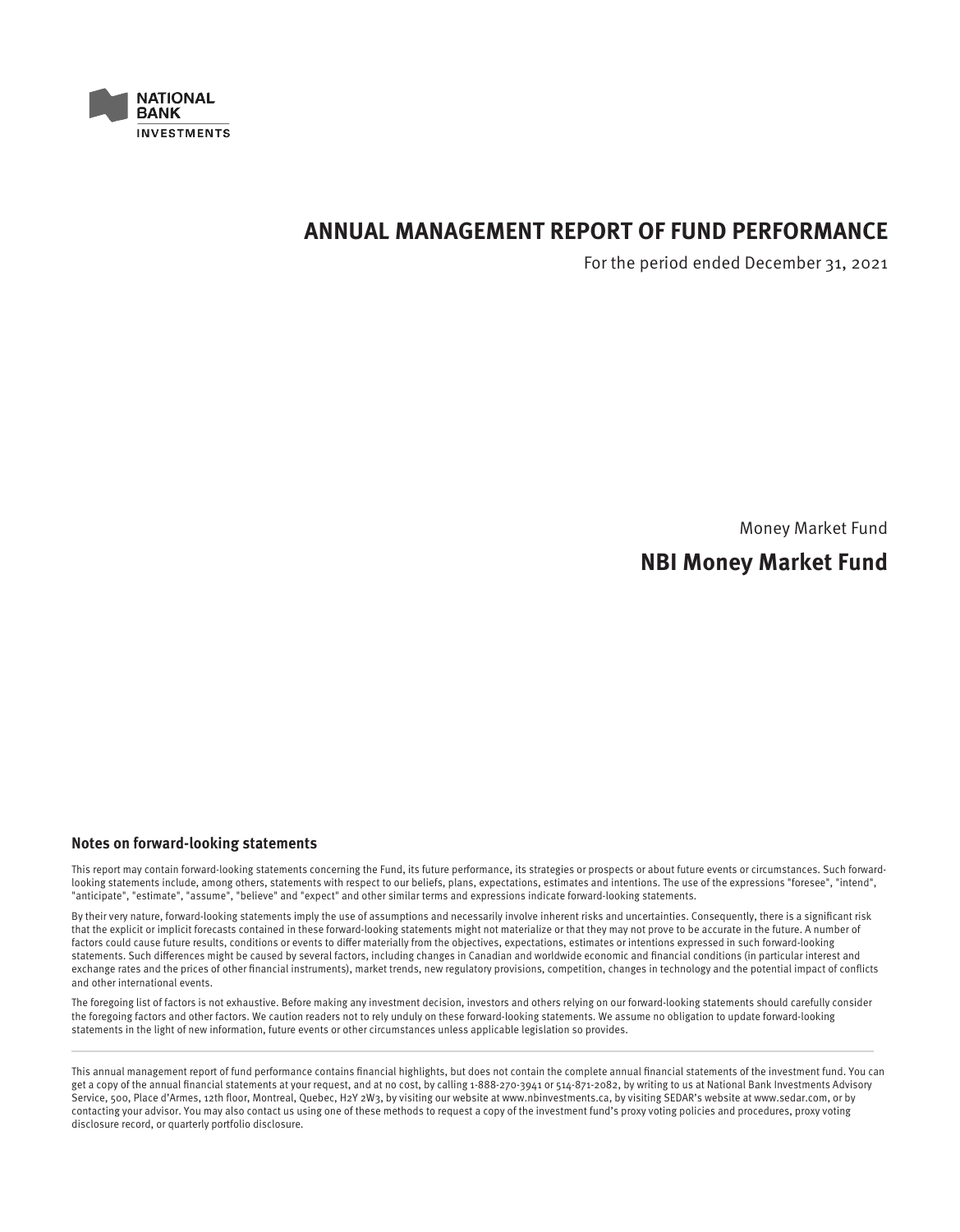# **Management Discussion of Fund Performance**

# **Investment Objective and Strategies**

The NBI Money Market Fund's investment objective is to ensure maximum protection of capital while providing a competitive short-term rate of return. This Fund invests its net assets primarily in debt securities of corporations and of Canadian federal, provincial and municipal governments.

The portfolio manager's security selection is based on an analysis of economic conditions in Canada and their impact on yields. Shorter or longer term issues will be favored depending on whether interest rates are expected to rise or fall. It is expected that investments in securities of foreign issuers will not exceed approximately 15% of the Fund's assets ; these investments are denominated in Canadian dollars.

#### **Risks**

The global investment risk of the Fund remains as described in the simplified prospectus or any amendments thereto and Fund Facts.

#### **Results of Operations**

For the twelve-month period ended December 31, 2021, the NBI Money Market Fund's Investor Series units returned 0.15% compared to 0.17% for the Fund's benchmark, the FTSE Canada 91 Day T-Bill Index (CAD). Unlike the benchmark, the Fund's performance is calculated after fees and expenses. Please see the Past Performance section for the returns of all of the Fund's series, which may vary mainly because of fees and expenses.

The Fund's net asset value dropped by 23.99% over the period, from \$60.20 million as at December 31, 2020 to \$45.76 million as at December 31, 2021.

This decline stemmed mainly from net redemptions by unitholders of the Fund.

Fixed income markets had to contend with a rocky 2021 characterized by rising inflation, higher interest rates, a bumpy economic recovery, the start of tighter monetary policy by some central banks and new coronavirus variants.

In this context, Canadian T-Bill rates ended the year higher, after having increased consistently during the first nine months and dropped slightly toward year-end. Due to technical factors (Auction's size smaller than amount maturing, lots of foreign holders that do not lend their holding on the repo market making it difficult for dealers to borrow them and a currency swap spread that makes it very interesting for U.S. investors to hold Canadian securities), yields on 3-month Canada T-Bills and less plunged to almost zero, hurting the Fund's performance.

In this context, the Fund underperformed its benchmark for the period. The low yields offered for the different categories of money market credit securities (bankers' acceptances and commercial paper) compared to Canada Treasury bills, made it more challenging to add value. With convergence of yield levels, it was more attractive to hold government related entities (Hydro-Quebec, Ontario-Hydro, Ontario province coupons and municipals like Toronto or Québec City) than in the past and their exposure has been increased consequently in the portfolio. The portfolio manager was then able to obtain almost the same yield advantage with a government issue (higher rating) than with a credit one.

# **Recent Developments**

The portfolio manager expects the Bank of Canada (BoC) to start raising rates very soon at either the March or April meeting. The market is already pricing 5 hikes before year-end and there is no doubt that Governor Macklem will be one of the first major central bank leader to take action to tame an inflation level that has already reached the highest level of the last four decades and well over the BoC 2 % target.

In this environment, high quality credit issuers represent the vast majority of the Fund's holdings to capture the yield premium that still exists. The portfolio manager doesn't intend to change his long-proven investment philosophy by modifying this approach. As such, the portfolio doesn't hold any of the benchmark's securities such Canada T Bills, as they provide the lowest yields for any given term.

On April 30, 2021, the Fund's independent review committee (the "IRC") was reduced to three members when Yves Julien resigned as IRC member. On May 1, 2021, the Fund's IRC was increased to four members when Paul Béland was appointed as IRC member.

# **Related Party Transactions**

National Bank of Canada ("the Bank") and its affiliated companies' roles and responsibilities related to the Fund are as follows:

#### **Trustee, Custodian, and Registrar**

Natcan Trust Company ("NTC"), a direct or indirect wholly-owned subsidiary of the Bank, is the Fund's trustee. In this capacity, it is the legal owner of the Fund's investments.

NTC acts as registrar for the Fund's securities and the names of securityholders. NTC also acts as the Fund's custodian. The fees for NTC's custodial services are based on the standard rates in effect at NTC.

#### **Fund Manager**

The Fund is managed by National Bank Investments Inc. ("NBII"), which is a wholly-owned subsidiary of the Bank. Therefore, NBII provides or ensures the provision of all general management and administrative services required by the Fund's current operations, including investment consulting, the arrangement of brokerage contracts for the purchase and sale of the investment portfolio, bookkeeping and other administrative services required by the Fund.

The Manager pays the operating expenses of the Fund other than its "Fund costs" (defined below) (the "variable operating expenses"), in exchange for the Fund's payment to the Manager of annual fixed-rate administration fees with respect to each series of the Fund.

The administration fees are equal to a specified percentage of the net asset value of each series of the Fund, calculated and paid in the same manner as the Fund's management fees. The variable operating expenses payable by the Manager include, but are not limited to: transfer agency and recordkeeping costs; custodial costs; accounting and valuation fees; audit fees and legal fees; costs of preparing and distributing financial reports, simplified prospectuses, annual information forms, Fund Facts, continuous disclosure material and other securityholder communications; and costs of trustee services relating to registered tax plans, as applicable.

In addition to administration fees, the Fund shall also pay certain Fund costs, namely: taxes (including, but not limited to, GST/HST and income taxes); costs of compliance with any changes to existing governmental or regulatory requirements introduced after August 1, 2013; costs of compliance with any new governmental or regulatory requirements, including any new fees introduced after August 1, 2013; interest and borrowing costs; costs related to external services that were not commonly charged in the Canadian mutual fund industry as at August 1, 2013; Independent Review Committee costs, including compensation paid to IRC members, travel expenses, insurance premiums and costs associated with their continuing education; and variable operating expenses incurred outside of the normal course of business of the Fund.

The Manager may, from time to time and at its sole discretion, decide to absorb a portion of a series' management fees, administration fees or Fund costs.

As described under the heading Management Fees, the Fund pays annual management fees to NBII as consideration for its services.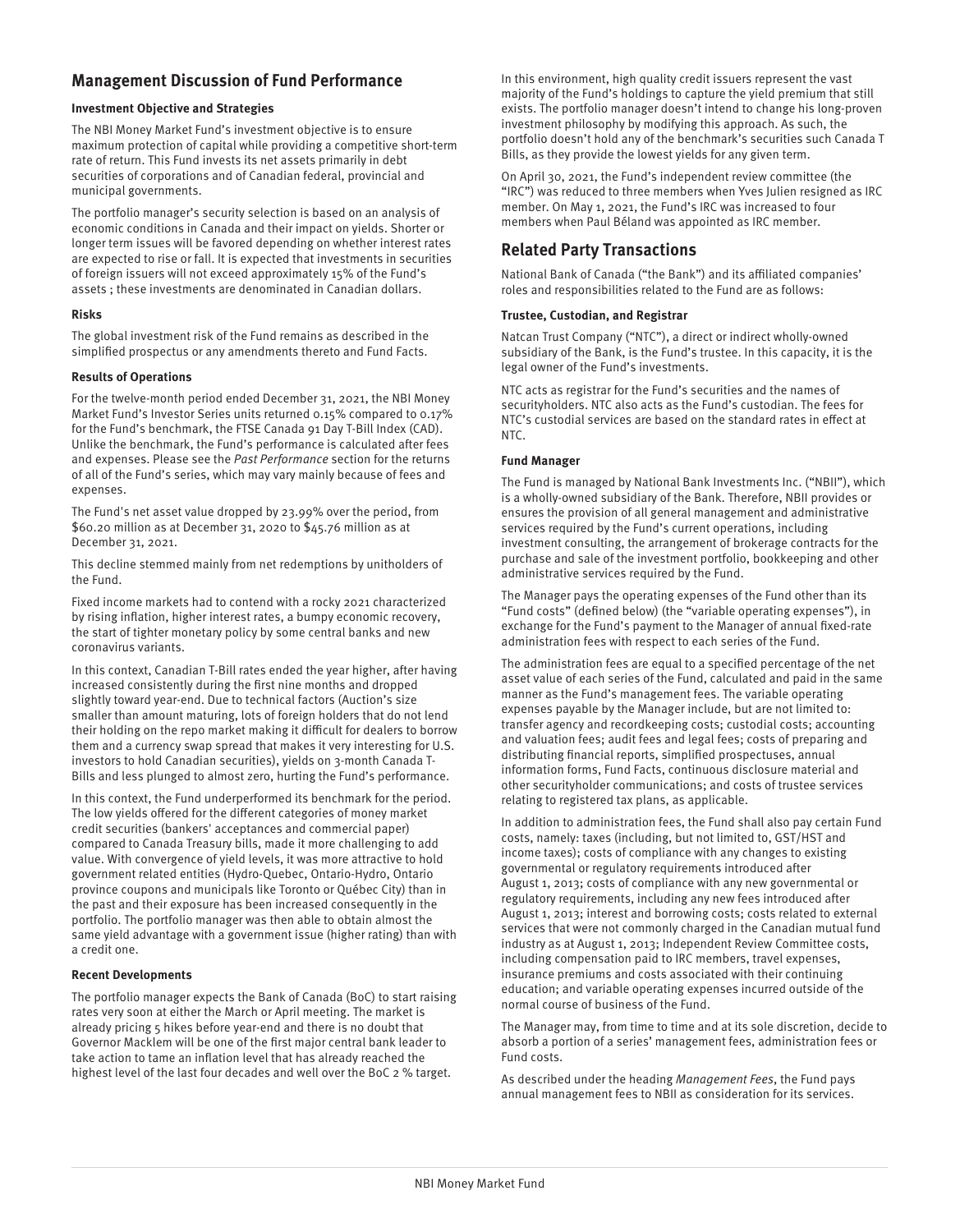#### **Distribution and Dealer Compensation**

NBII acts as principal distributor for the Fund. In this capacity, NBII buys, sells and swaps securities through Bank branches and the National Bank Investments Advisory Service in Canadian provinces and territories, and through external registered representatives. Fund securities are also offered by National Bank Financial Inc. (including its division National Bank Direct Brokerage), CABN Investments (a division of NBII) and other affiliated entities. Brokers may receive, depending on the distributed series, a monthly commission representing a percentage of the average daily value of the securities held by their clients.

#### **Independent Review Committee Approvals and Recommendations**

The Fund followed the standing instructions of its Independent Review Committee with respect to one or more of the following transactions:

- a) Purchasing or holding the securities of a related issuer, in particular, those of National Bank of Canada;
- b) Investing in the securities of an issuer when an entity related to the manager acts as an underwriter for the placement or at any time during the 60-day period after the end of the placement;
- c) Purchasing or selling securities to another investment Fund managed by the manager or a company in the same group;
- d) Purchasing or selling debt securities on the secondary market, through related brokers that are main brokers in the Canadian debt securities market (in accordance with an exemption received from the Canadian Securities Administrators);
- e) Entering into foreign exchange transactions (including both spot transactions and forward transactions) with National Bank of Canada.

The Manager has implemented policies and procedures to make sure that the conditions applicable to each of the above transactions are met. The applicable standing instructions require that these transactions be carried out in accordance with NBII policies, which specify, in particular, that investment decisions pertaining to these related party transactions must be made free from any influence by an entity related to NBII and without taking into account any consideration relevant to an entity related to NBII. Furthermore, the investment decisions must represent the business judgment of the securities advisor, uninfluenced by considerations other than the best interest of the Fund and must achieve a fair and reasonable result for the Fund.

# **Registered Plan Trust Services**

NTC receives a fixed amount per registered account for services provided as trustee for registered plans.

# **Administrative and Operating Services**

The provision of certain services was delegated by the Fund Manager, NBII, to National Bank Trust Inc. ("NBT"), a wholly-owned indirect subsidiary of the Bank. These include accounting, reporting and portfolio valuation services. The fees incurred for these services are paid to NBT by the Fund manager.

# **Management Fees**

The Fund pays annual management fees to the Fund manager for its management services. The fees are calculated based on a percentage of the Fund's daily net asset value before applicable taxes and are paid on a monthly basis. A portion of the management fees paid by the Fund covers maximum annual trailer fees and sales commissions paid to brokers. The remainder of the management fees primarily covers investment management and general administration services. The breakdown of major services provided in consideration of the management fees, expressed as an approximate percentage of the management fees is as follows:

| <b>Series</b>                       | Management<br>Fees | Distribution | Other <sup>†</sup> |
|-------------------------------------|--------------------|--------------|--------------------|
| <b>Investor Series</b>              | 0.75%              | 33.33%       | 66.67%             |
| Advisor Series*                     |                    |              |                    |
| Front-end load                      | 0.75%              | 33.33%       | 66.67%             |
| Back-end load - 1 to 6 years        | 0.75%              | 33.33%       | 66.67%             |
| Back-end load - 7 years and<br>more | 0.75%              | 33.33%       | 66.67%             |
| Low load - $1$ to $3$ years         | 0.75%              | 33.33%       | 66.67%             |
| Low load - 4 years and more         | 0.75%              | 33.33%       | 66.67%             |
| Series F                            | 0.50%              |              | 100.00%            |
| Series 0                            | $N/A**$            |              | 100.00%            |

 $<sup>(t)</sup>$  Includes all costs related to management, investment advisory services, general</sup> administration and profit.

 $<sup>(*)</sup>$  Excluding sales commissions paid on the Advisor Series with the low sales charge</sup> option and deferred sales charge option, which are not paid for out of the management fees.

(\*\*) There are no management fees paid by the Fund with respect to the Series O. Instead, Series O securityholders pay a negociated administration fee directly to National Bank Investments.

# **Past Performance**

The performance of each series of the Fund is presented below and calculated as at December 31 of each year. It assumes that all distributions made in the periods shown were reinvested in additional securities and does not take into account sales, redemption charges, distributions, or optional charges that would have reduced returns. Past performance of a series of a Fund does not necessarily indicate how it will perform in the future.

# **Annual Returns**

The bar charts indicate the performance for each the Fund's series in existence greater than one year during the years shown, and illustrate how the performance has changed from year to year. They show, in percentage terms, how much an investment made on January 1 (or made commencing from the start of the series) would have grown or decreased by December 31 of that year, or by June 30, as applicable.

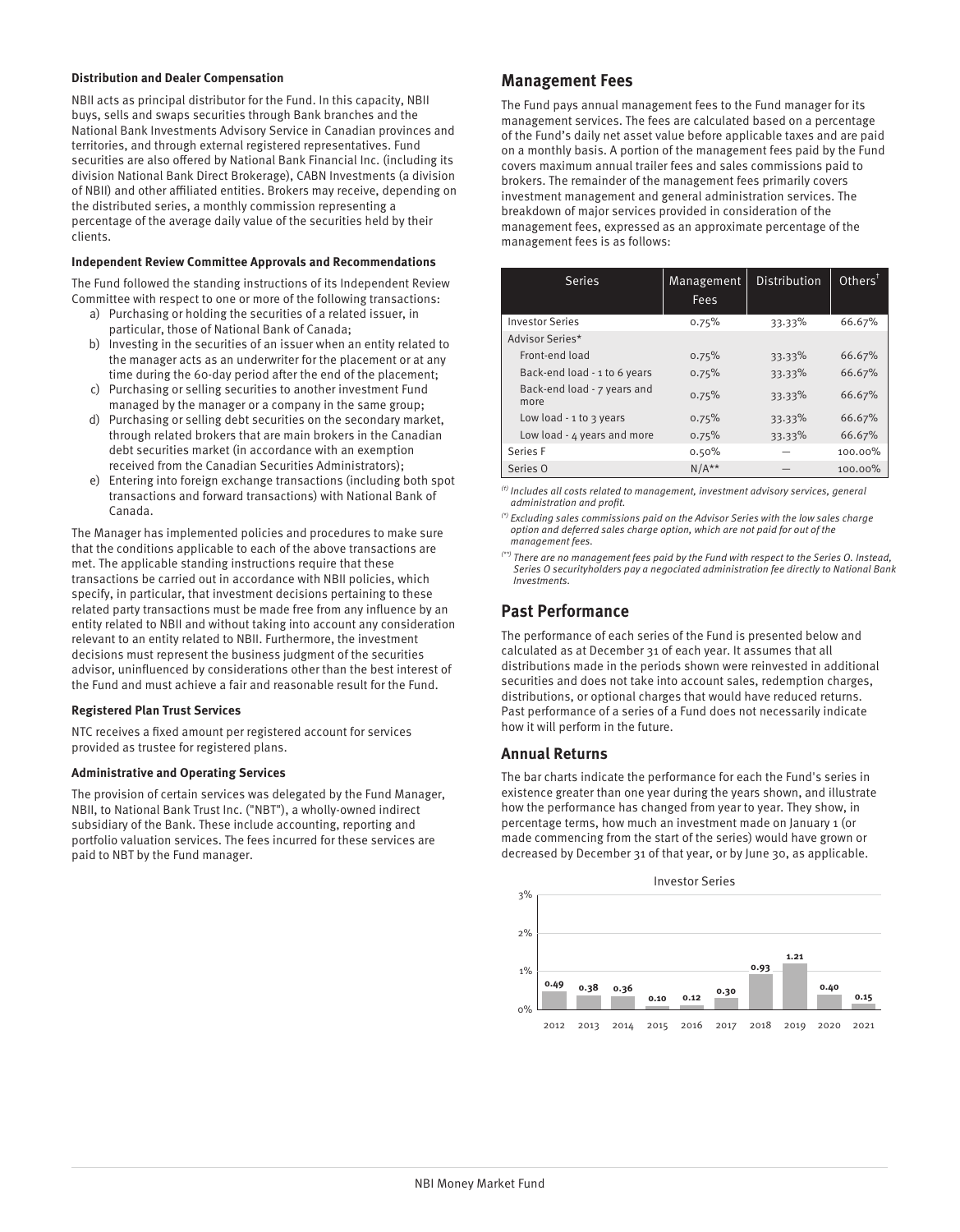

<sup>(1)</sup> Returns for the period from December 14, 2012 (commencement of operations) to<br>December 31, 2012.

 $^{(2)}$  Returns for the period from December 24, 2013 (commencement of operations) to December 31, 2013.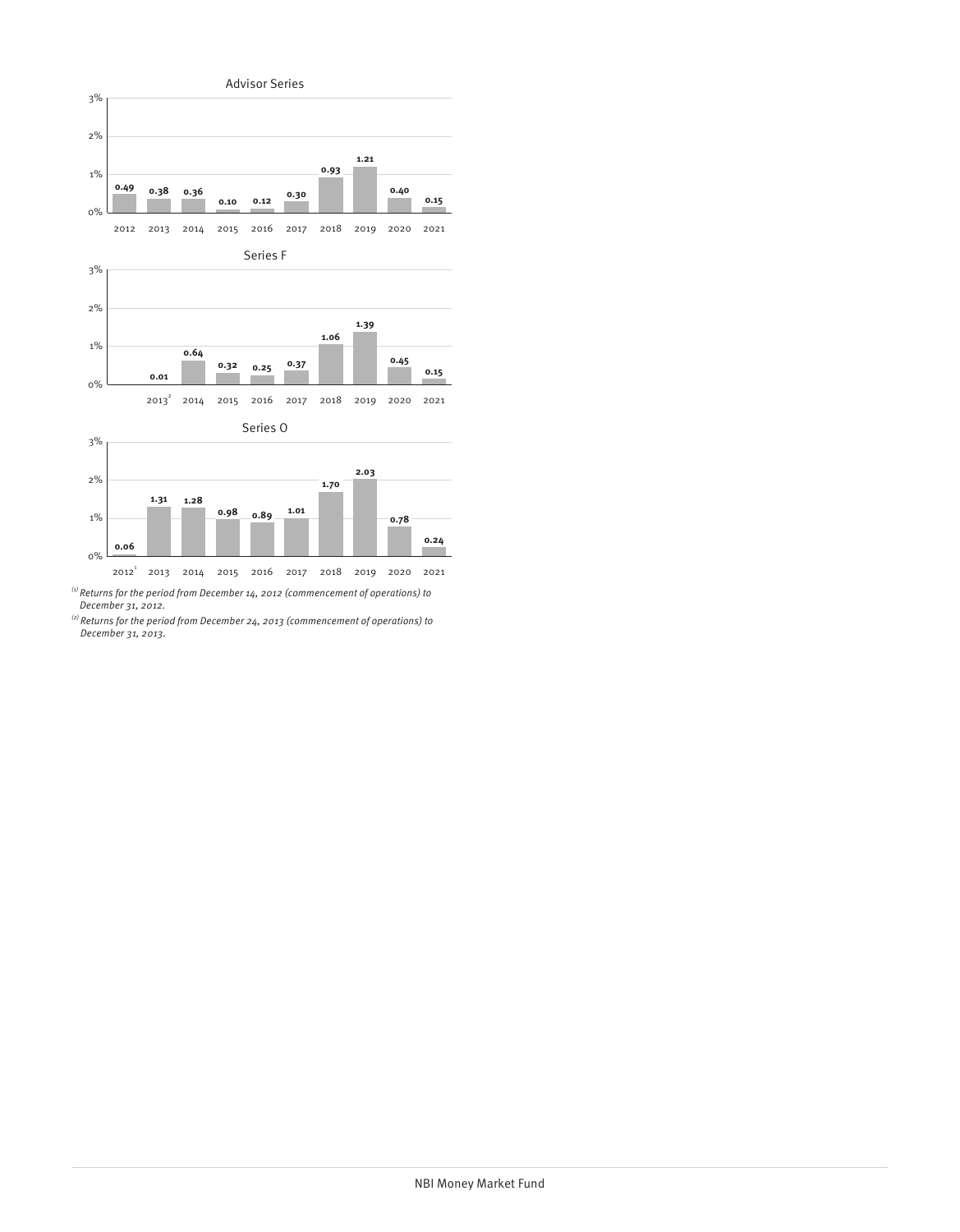# **Financial Highlights**

The following tables show selected key financial information about the Fund and are intended to help you understand the Fund's financial performance for the accounting periods shown.

# **Investor / Advisor\* Series**

(\*) The Advisor Series was created on February 8, 2002.

| Net Assets per Unit <sup>(1)</sup>                              |                     |                     |                     | Commencement of operations: December 21, 1990 |                          |  |
|-----------------------------------------------------------------|---------------------|---------------------|---------------------|-----------------------------------------------|--------------------------|--|
| <b>Accounting Period Ended</b>                                  | 2021<br>December 31 | 2020<br>December 31 | 2019<br>December 31 | 2018<br>December 31                           | 2017<br>December 31      |  |
| Net Assets, Beginning of Accounting Period Shown <sup>(4)</sup> | 10.00               | 10.00               | 10.00               | 10.00                                         | 10.00                    |  |
| Increase (Decrease) from Operations (\$)                        |                     |                     |                     |                                               |                          |  |
| Total revenue                                                   | 0.03                | 0.08                | 0.20                | 0.17                                          | 0.10                     |  |
| Total expenses                                                  | (0.01)              | (0.04)              | (0.08)              | (0.08)                                        | (0.08)                   |  |
| Realized gains (losses)                                         |                     |                     | -                   |                                               |                          |  |
| Unrealized gains (losses)                                       | -                   | -                   | $\qquad \qquad$     | -                                             | $\overline{\phantom{0}}$ |  |
| Total Increase (Decrease) from Operations $(5)^{(2)}$           | 0.02                | 0.04                | 0.12                | 0.09                                          | 0.02                     |  |
| Distributions (\$)                                              |                     |                     |                     |                                               |                          |  |
| From net investment income (excluding dividends)                | 0.01                | 0.04                | 0.12                | 0.09                                          | 0.03                     |  |
| From dividends                                                  |                     |                     | -                   |                                               |                          |  |
| From capital gains                                              | -                   | -                   | $\qquad \qquad$     | $\overline{\phantom{0}}$                      | -                        |  |
| Return of capital                                               | -                   | -                   | -                   | -                                             | $\overline{\phantom{0}}$ |  |
| Total Annual Distributions (\$) (3)                             | 0.01                | 0.04                | 0.12                | 0.09                                          | 0.03                     |  |
| Net Assets, End of Accounting Period Shown (\$) (4)             | 10.00               | 10.00               | 10.00               | 10.00                                         | 10.00                    |  |

Ratios and Supplemental Data

| <b>Accounting Period Ended</b>                             | 2021<br>December 31 | 2020<br>December 31 | 2019<br>December 31 | 2018<br>December 31 | 2017<br>December 31 |
|------------------------------------------------------------|---------------------|---------------------|---------------------|---------------------|---------------------|
| Total net asset value (000's of \$) $(5)$                  | 38,913              | 54,666              | 44,623              | 54,551              | 51,267              |
| Number of units outstanding (5)                            | 3,891,318           | 5,466,642           | 4,462,265           | 5,455,036           | 5,126,641           |
| Management expense ratio $(\%)$ <sup>(6)</sup>             | 0.11                | 0.38                | 0.84                | 0.78                | 0.75                |
| Management expense ratio before waivers or absorptions (%) | 0.85                | 0.64                | 0.86                | 0.81                | 0.94                |
| Trading expense ratio $(\%)$ <sup>(7)</sup>                |                     |                     | -                   | -                   |                     |
| Portfolio turnover rate (%) (8)                            | -                   | _                   | -                   | -                   | -                   |
| Net asset value per unit $(\$)$                            | 10.00               | 10.00               | 10.00               | 10.00               | 10.00               |

# **Series F**

| Net Assets per Unit <sup>(1)</sup>                              |                     |                          |                     |                     | Commencement of operations: December 24, 2013 |  |
|-----------------------------------------------------------------|---------------------|--------------------------|---------------------|---------------------|-----------------------------------------------|--|
| <b>Accounting Period Ended</b>                                  | 2021<br>December 31 | 2020<br>December 31      | 2019<br>December 31 | 2018<br>December 31 | 2017<br>December 31                           |  |
| Net Assets, Beginning of Accounting Period Shown <sup>(4)</sup> | 10.00               | 10.00                    | 10.00               | 10.00               | 10.00                                         |  |
| Increase (Decrease) from Operations (\$)                        |                     |                          |                     |                     |                                               |  |
| Total revenue                                                   | 0.03                | 0.08                     | 0.20                | 0.17                | 0.11                                          |  |
| Total expenses                                                  | (0.01)              | (0.03)                   | (0.07)              | (0.07)              | (0.07)                                        |  |
| Realized gains (losses)                                         | -                   | -                        | $\qquad \qquad$     |                     |                                               |  |
| Unrealized gains (losses)                                       | -                   | (0.01)                   | 0.01                | -                   | -                                             |  |
| Total Increase (Decrease) from Operations $(5)^{(2)}$           | 0.02                | 0.04                     | 0.14                | 0.11                | 0.04                                          |  |
| Distributions (\$)                                              |                     |                          |                     |                     |                                               |  |
| From net investment income (excluding dividends)                | 0.01                | 0.05                     | 0.14                | 0.11                | 0.04                                          |  |
| From dividends                                                  | -                   | -                        | —                   |                     |                                               |  |
| From capital gains                                              | -                   | $\overline{\phantom{0}}$ | $\qquad \qquad$     | -                   | -                                             |  |
| Return of capital                                               | -                   | -                        | —                   | -                   |                                               |  |
| Total Annual Distributions (\$) (3)                             | 0.01                | 0.05                     | 0.14                | 0.11                | 0.04                                          |  |
| Net Assets, End of Accounting Period Shown (\$) (4)             | 10.00               | 10.00                    | 10.00               | 10.00               | 10.00                                         |  |

Ratios and Supplemental Data

| <b>Accounting Period Ended</b>                             | 2021        | 2020        | 2019        | 2018                     | 2017                     |
|------------------------------------------------------------|-------------|-------------|-------------|--------------------------|--------------------------|
|                                                            | December 31 | December 31 | December 31 | December 31              | December 31              |
| Total net asset value (000's of \$) (5)                    | 2,605       | 1,889       | 1,702       | 1,999                    | 3,132                    |
| Number of units outstanding (5)                            | 260,509     | 188,898     | 170,160     | 199,881                  | 313,240                  |
| Management expense ratio (%) (6)                           | 0.10        | 0.33        | 0.66        | 0.66                     | 0.66                     |
| Management expense ratio before waivers or absorptions (%) | 0.85        | 0.59        | 0.68        | 0.69                     | 0.67                     |
| Trading expense ratio $(\%)$ <sup>(7)</sup>                |             | -           | -           | $\overline{\phantom{a}}$ | $\overline{\phantom{0}}$ |
| Portfolio turnover rate (%) (8)                            |             |             | -           |                          |                          |
| Net asset value per unit $(\$)$                            | 10.00       | 10.00       | 10.00       | 10.00                    | 10.00                    |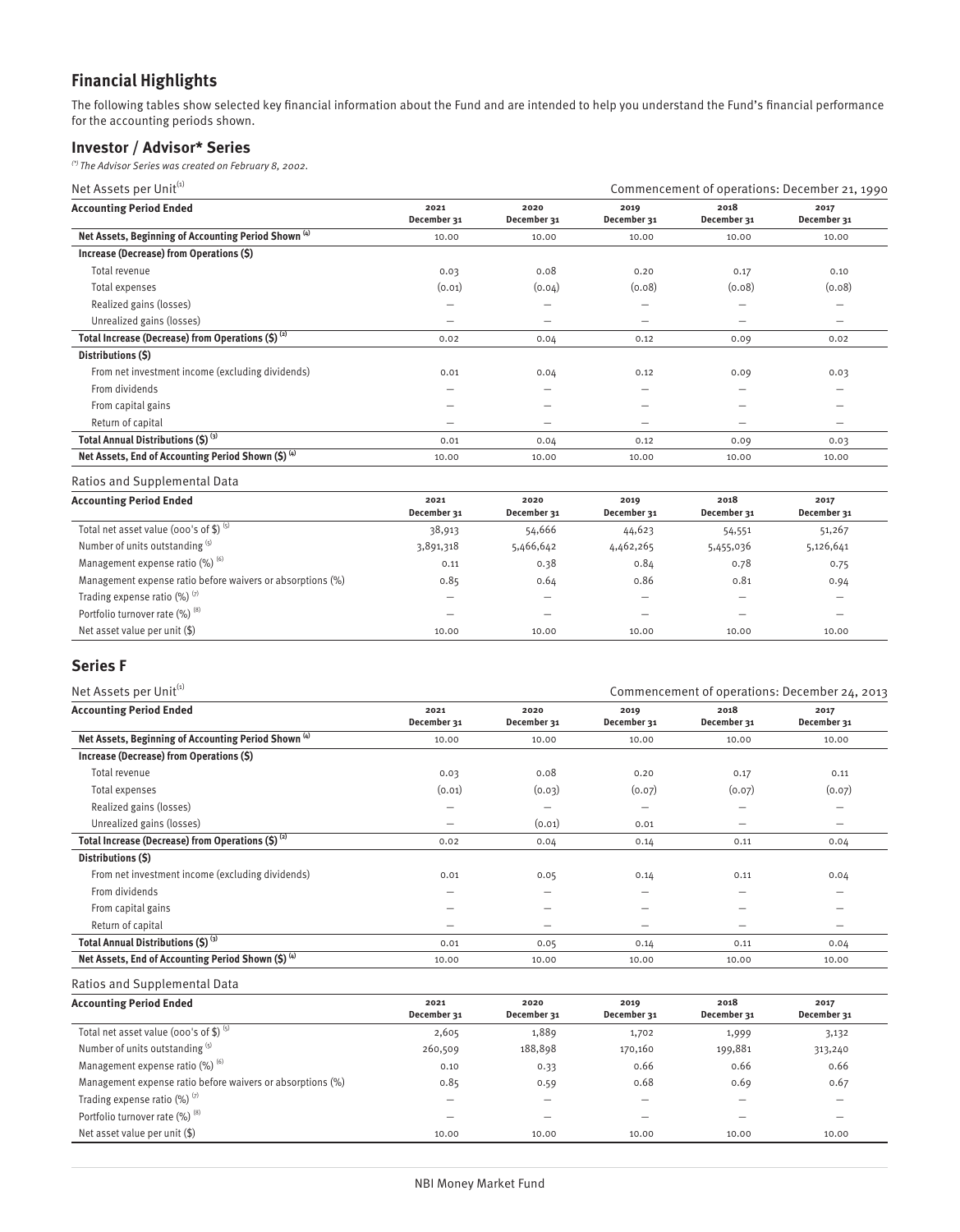# **Series O**

Net Assets per Unit $^{(i)}$  Commencement of operations: December 14, 2012

| <b>Accounting Period Ended</b>                                  | 2021<br>December 31      | 2020<br>December 31      | 2019<br>December 31 | 2018<br>December 31      | 2017<br>December 31 |
|-----------------------------------------------------------------|--------------------------|--------------------------|---------------------|--------------------------|---------------------|
| Net Assets, Beginning of Accounting Period Shown <sup>(4)</sup> | 10.00                    | 10.00                    | 10.00               | 10.00                    | 10.00               |
| Increase (Decrease) from Operations (\$)                        |                          |                          |                     |                          |                     |
| Total revenue                                                   | 0.03                     | 0.17                     | 0.20                | 0.18                     | 0.10                |
| Total expenses                                                  | $\overline{\phantom{m}}$ | $\overline{\phantom{0}}$ | -                   | $\overline{\phantom{0}}$ | -                   |
| Realized gains (losses)                                         |                          |                          | -                   |                          |                     |
| Unrealized gains (losses)                                       | (0.01)                   |                          | -                   |                          |                     |
| Total Increase (Decrease) from Operations $(5)^{(2)}$           | 0.02                     | 0.17                     | 0.20                | 0.18                     | 0.10                |
| Distributions (\$)                                              |                          |                          |                     |                          |                     |
| From net investment income (excluding dividends)                | 0.02                     | 0.08                     | 0.20                | 0.17                     | 0.10                |
| From dividends                                                  | -                        | -                        | -                   | $\overline{\phantom{0}}$ | -                   |
| From capital gains                                              | -                        | -                        | $\qquad \qquad$     | $\overline{\phantom{0}}$ | -                   |
| Return of capital                                               |                          |                          |                     |                          |                     |
| Total Annual Distributions (\$) (3)                             | 0.02                     | 0.08                     | 0.20                | 0.17                     | 0.10                |
| Net Assets, End of Accounting Period Shown (\$) (4)             | 10.00                    | 10.00                    | 10.00               | 10.00                    | 10.00               |

#### Ratios and Supplemental Data

| <b>Accounting Period Ended</b>                             | 2021<br>December 31 | 2020<br>December 31 | 2019<br>December 31 | 2018<br>December 31 | 2017<br>December 31 |
|------------------------------------------------------------|---------------------|---------------------|---------------------|---------------------|---------------------|
| Total net asset value (000's of \$) $(5)$                  | 4,244               | 3,648               | 251,721             | 269,317             | 82,407              |
| Number of units outstanding (5)                            | 424,406             | 364,836             | 25,172,093          | 26,931,678          | 8,240,716           |
| Management expense ratio $(\%)$ <sup>(6)</sup>             | 0.02                | 0.02                | 0.02                | 0.02                | 0.02                |
| Management expense ratio before waivers or absorptions (%) | 0.76                | 0.28                | 0.04                | 0.05                | 0.02                |
| Trading expense ratio $(\%)$ <sup>(7)</sup>                | -                   |                     | -                   |                     |                     |
| Portfolio turnover rate (%) (8)                            | -                   | -                   | -                   |                     |                     |
| Net asset value per unit (\$)                              | 10.00               | 10.00               | 10.00               | 10.00               | 10.00               |

 $\,^{(i)}$  This information is derived from the Fund's Annual Audited Financial Statements. The net assets per unit presented in the financial statements might differ from the net asset value calculated for fund pricing purposes. The differences are explained in the notes to the financial statements.

 $^{(2)}$  Net assets and distributions are based on the actual number of units outstanding at the relevant time. The increase or decrease from operations is based on the average number of units outstanding over the accounting period.

 $^{(3)}$  Distributions were paid in cash or reinvested in additional units of the Fund, or both.

 $^{(4)}$  The net assets are calculated in accordance with IFRS.

 $<sup>(5)</sup>$  This information is provided as at the last day of the accounting period shown.</sup>

 $^{(6)}$  Management expense ratio is based on total expenses including sales taxes for the accounting period indicated (excluding commission, other portfolio transaction costs and withholding taxes) and is expressed as an annualized percentage of daily average net value during the accounting period.

 $^\circ$ The trading expense ratio represents total commissions and other portfolio transaction costs expressed as an annualized percentage of daily average net asset value during the accounting period. The trading expense ratio includes, if necessary, the trading expenses from its underlying funds, as described in Article 15.2 of Regulation 81-106.

<sup>(8)</sup> The Fund's portfolio turnover rate indicates how actively the Fund portfolio's manager manages its portfolio investments. A portfolio turnover rate of 100% is equivalent to the Fund buying and selling all of the securities in its portfolio once in the course of the accounting period. The higher a Fund's portfolio turnover rate in an accounting period, the greater the trading costs payable by the Fund in the accounting period, and the greater the chance of an investor receiving taxable capital gains in the accounting period. There is not necessarily a relationship between a high turnover rate and the performance of a Fund.